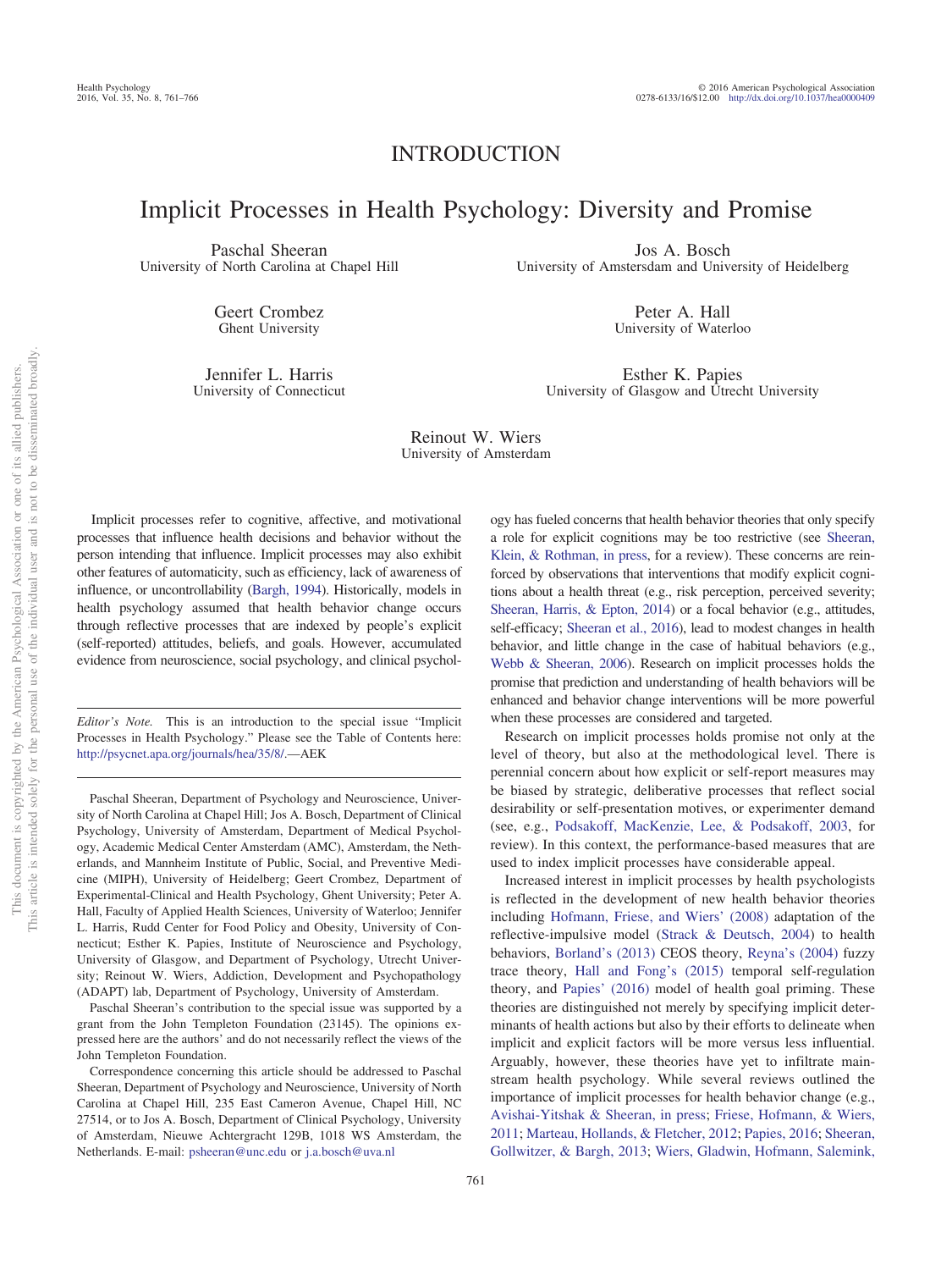[& Ridderinkhof, 2013\)](#page-5-6), the time seems ripe to take stock of the new insights afforded by this research and to showcase exemplary empirical studies on implicit processes. *Health Psychology* is the flagship journal in the field, and so a dedicated special issue is the ideal outlet for innovative work on implicit processes.

# **Overview of the Special Issue**

The editorial team was fortunate in attracting a large number of submissions ( $N \sim 150$ ) but less fortunate in having to make difficult decisions about which articles to include. The 21 articles included in the special issue are notable for their diversity and promise. Diversity is apparent in terms of the manuscript type (theoretical paper, systematic review, empirical article), level of analysis (community- vs. person-level), and research participants (e.g., children, adolescents, adults, people who smoke, people with a diagnosis with psoriasis or alopecia, community members living with HIV, cancer survivors). Diverse topics are tackled including tobacco use [\(Elfeddali, de Vries, Bolman, Pronk,](#page-4-10) [& Wiers, 2016;](#page-4-10) [Etcheverry et al., 2016;](#page-4-11) [Kessels, Harris, Ruiter, &](#page-4-12) [Klein, 2016;](#page-4-12) [Oliver, Jentink, Drobes, & Evans, 2016\)](#page-4-13), eating behavior [\(Bui & Fazio, 2016;](#page-4-14) [Folkvord, Veling, & Hoeken, 2016;](#page-4-15) [Hollands & Marteau, 2016;](#page-4-16) [Price, Higgs, & Lee, 2016;](#page-4-17) [van Beur](#page-5-7)[den, Greaves, Smith, & Abraham, 2016\)](#page-5-7), physical activity [\(End](#page-4-18)[righi et al., 2016\)](#page-4-18), alcohol consumption [\(Blanton, Jaccard, &](#page-4-19) [Burrows, 2016;](#page-4-19) [Friese, Giannotti, & Knoch, 2015;](#page-4-20) [Lindgren et al.,](#page-4-21) [2016;](#page-4-21) [Payne, Lee, Giletta, & Prinstein, 2016\)](#page-4-22), condom use [\(Ellis,](#page-4-23) [Collins, Homish, Parks, & Kiviniemi, 2016\)](#page-4-23), as well as the impact of implicit prejudice on physical and mental health [\(Miller, Varni,](#page-4-24) [Solomon, Desarno, & Bunn, 2016\)](#page-4-24). The outcomes examined include measures of behavior, behavioral intention, and behavioral choice, indices of attention (electrocortical[—Oliver et al., 2016;](#page-4-13) eye movements[—Kessels et al., 2016;](#page-4-12) cognitive[—Etcheverry et al., 2016;](#page-4-11) [van](#page-5-8) [Beugen et al., 2016\)](#page-5-8) and memory [\(Klepacz, Nash, Egan, Hodgkins, &](#page-4-25) [Raats, 2016\)](#page-4-25), information avoidance [\(Howell, Ratliff, & Shepperd,](#page-4-26) [2016\)](#page-4-26), and psychological and physical health [\(Miller et al., 2016\)](#page-4-24). These outcomes were measured not only cross-sectionally or at immediate follow-ups, but also weeks [\(Etcheverry et al., 2016\)](#page-4-11), months [\(Elfeddali et al., 2016\)](#page-4-10), 1 year [\(Payne et al., 2016\)](#page-4-22) and 2 years later [\(Lindgren et al., 2016\)](#page-4-21). The promise of this research lies in spelling out *which* implicit processes are important, *when* they are influential, and *how* implicit processes can be harnessed to promote population and individual health; in so doing, these articles provide a foundation for future research.

## **Theoretical and Review Articles**

The special issue opens with one theoretical article and two review articles. The first article presents a new theoretical model concerning the role of attentional bias in obesity and addiction [\(Field et al., 2016\)](#page-4-27). Attentional bias refers to how much food and drug stimuli capture or hold people's attention, and is typically measured using a modified Stroop or visual dot probe task. Whereas previous accounts assumed that attentional bias is a stable individual difference that exerts a causal impact on behavior, [Field](#page-4-27) [et al. \(2016\)](#page-4-27) compellingly summarize evidence suggesting that this is not the case. Their new model accords central roles to the incentive value of food and drugs, and cravings for those substances, in guiding behavior. Attentional bias is shaped by current cravings, evaluations of substance cues, and motivational conflict (about substance use or weight loss), and may influence behavior only indirectly.

[Blalock and Reyna \(2016\)](#page-4-28) review accumulated evidence relating to fuzzy-trace theory (FTT). FTT is a dual-process model that distinguishes between *verbatim* and *gist* representations of healthrelevant stimuli. Whereas verbatim representations capture the stimulus' precise features (e.g., the exact words and images used in a health communication), gist representations encapsulate its essential meaning for the person (e.g., "I need to protect myself against this disease!"). Findings support the distinctiveness of verbatim and gist representations, and the superior retention of gist information. The review pinpoints several factors that determine preferences for, and the caliber and impact of, gist representations, and summarizes findings from a small number of trials that speak to FTT's considerable potential in designing effective behavior change interventions.

[van Beurden, Greaves, Smith, and Abraham \(2016\)](#page-5-7) report findings from a systematic review of 92 studies that targeted the role of implicit processes in unhealthy eating. Seventeen distinct behavior change techniques were identified that could be divided into two broad categories—techniques that target the strength of the impulse to eat, and techniques geared at regulating that impulse. The review offers a landmark summary of interventions in this area, and a valuable characterization of the nature and effectiveness of techniques that have been tested to date. Most important, the review imparts a public health perspective on how the evidence base can be improved (e.g., in terms of larger, more representative samples, robust methods, longer-term follow-ups) to make the case for targeting implicit processes in interventions more compelling.

### **Empirical Articles**

Consistent with [Hilgard's \(1980\)](#page-4-29) classic distinction between feeling, thinking, and willing as core features of mental life, the empirical articles can be seen to offer advances in relation to implicit affect, implicit cognition, and implicit motivation. Nine articles concern implicit affect (i.e., automatic attitudes). New evidence is presented concerning the impact of macrolevel implicit prejudice on person-level outcomes [\(Miller et al., 2016\)](#page-4-24), the predictive validity of implicit affect for novel outcomes [\(Howell et al.,](#page-4-26) [2016\)](#page-4-26) and among underresearched samples [\(Endrighi et al., 2016\)](#page-4-18), antecedents and consequences of implicit affect over extended periods [\(Payne et al., 2016\)](#page-4-22), moderation of implicit attitude effects [\(Ellis, Collins, Homish, Parks, & Kiviniemi, 2016;](#page-4-23) [Friese et al.,](#page-4-20) [2015\)](#page-4-20), the impact of changing implicit affect via evaluative conditioning [\(Bui & Fazio, 2016;](#page-4-14) [Hollands & Marteau, 2016\)](#page-4-16), and principles that should be considered in modeling the prediction of health behaviors by implicit versus explicit attitudes [\(Blanton et](#page-4-19) [al., 2016\)](#page-4-19).

**Implicit affect.** [Miller, Varni, Solomon, Desarno, and Bunn](#page-4-24) [\(2016\)](#page-4-24) measured implicit and explicit prejudice toward people with HIV among members of the public in 42 New England communities, and assessed physical and psychological wellbeing among people with HIV living in those same communities. Findings showed that greater community-level implicit prejudice was associated with greater psychological distress among people with HIV, whereas explicit prejudice was not directly related to outcomes. Implicit HIV prejudice was also related to poorer physical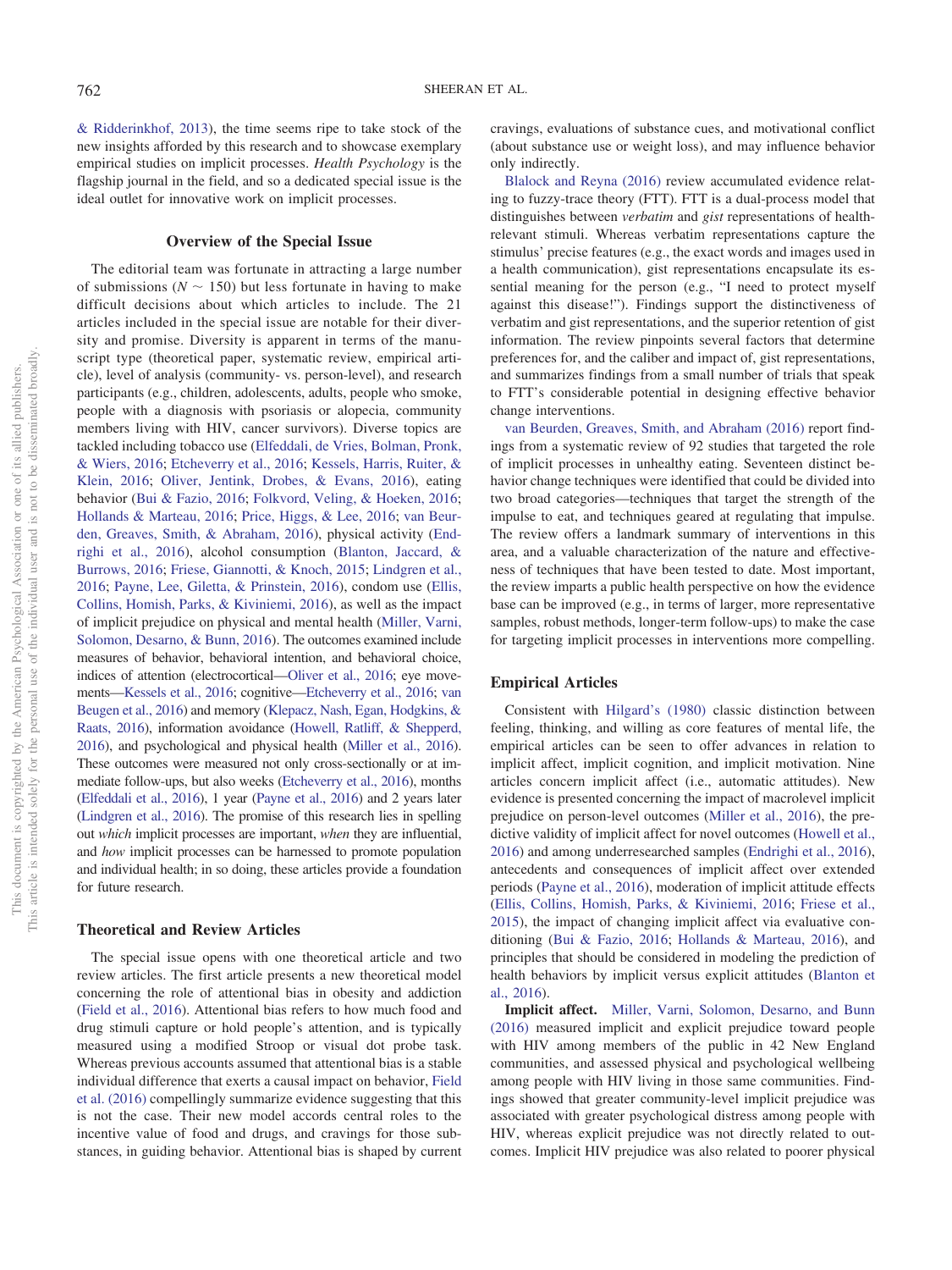wellbeing among people with HIV— but only when community members were unmotivated to control their prejudice. When motivation to control prejudice was high, then implicit prejudice was no longer associated with physical wellbeing. This study offers a remarkable demonstration that *community-level* prejudice creates a milieu that is detrimental to the wellbeing of stigmatized members of that community, but also indicates that control motivation can ameliorate the negative consequences for targets' physical health.

[Howell, Ratliff, and Shepperd \(2016\)](#page-4-26) deployed a clever paradigm to index behavioral avoidance of threatening but useful health information. Whereas previous research assumed that people intentionally avoid such information, implicit attitude toward information-seeking was found to predict unique variance in avoidance across three studies. [Endrighi et al. \(2016\)](#page-4-18) studied implicit attitude toward exercise among endometrial cancer survivors—a context that could be associated with exaggerated selfreports concerning the desirability of behavior. Interestingly, implicit association tests of attitude and identification with exercise did not predict subsequent exercise, whereas the corresponding explicit measures were reliable predictors.

[Payne, Lee, Giletta, and Prinstein \(2016\)](#page-4-22) investigated implicit affect and alcohol use among 12- to 15-year-olds over the course of 3 years. Findings showed that implicit attitude predicted alcohol use 1 year later, even after controlling for intentions to drink and past behavior. The study also examined antecedents of implicit attitudes among adolescents with no direct experience of alcohol consumption. Findings showed that parental approval of drinking was associated with a more positive implicit attitude toward drinking among nondrinking adolescents, and that implicit attitude mediated the effect of parental norm on changes in drinking behavior.

Two studies offer new evidence about when implicit affect is influential. [Friese, Giannotti, and Knoch \(2015\)](#page-4-20) observed that a neural marker of poor executive function (baseline activation in the lateral prefrontal cortex [LPC]) moderated the relation between implicit attitude and alcohol consumption. Implicit attitude predicted behavior among participants with low baseline LPC activation but not when activation was high. [Ellis, Collins, Homish,](#page-4-23) [Parks, and Kiviniemi \(2016\)](#page-4-23) observed cross-over effects of implicit versus explicit affect on subsequent condom use as a function of two indices of controllability. Perceived behavioral control (PBC) and self-reports of "getting lost in the heat of the moment" were measured at baseline and condom use was assessed over the subsequent 30 days via daily diaries. Implicit, but not explicit, affect predicted behavior when PBC was low, whereas explicit, but not implicit, affect predicted behavior when PBC was high. Similarly, implicit, but not explicit, affect predicted condom use when participants reported getting lost in the heat of the moment, whereas explicit, but not implicit, affect predicted condom when participants did not get lost in the moment. These findings offer valuable corroboration of predictions from dual-process theories (e.g., [Hofmann et al., 2008\)](#page-4-2).

The impact of evaluative conditioning interventions on food decisions was tested in two studies. [Hollands and Marteau \(2016\)](#page-4-16) observed that pairing images of food with images of negative health consequences led to greater choice of fruit over snacks. Intriguingly, these findings were obtained irrespective of whether negative health consequences were paired with snacks *or* fruit, suggesting that evaluative conditioning served to remind partici-

pants about the negative health consequences of their food choices. [Bui and Fazio \(2016\)](#page-4-14) observed that evaluative conditioning not only promotes healthy eating intentions, but also influences the weight attached to considerations of health versus taste during intention formation. This research offers the first evidence that conditioning effects may generalize (a) beyond a few food exemplars to influence intentions to eat a large variety of foods, and (b) to an entire dimension underlying food judgments.

The final article on implicit affect offers valuable counsel about the principles that must be considered when using implicit measures. In particular, [Blanton, Jaccard, and Burrows \(2016\)](#page-4-19) point out that the predictive power of implicit attitude may be exaggerated if key predictors from health behavior theories are not taken into account and cognition measures do not exhibit correspondence with measures of outcomes. The article presents two empirical studies wherein modest increments in variance were explained by implicit affect  $(1\% - 2\%)$  when these principles were respected.

**Implicit cognition.** Five of the six papers on implicit cognition concerned attentional processes; the fifth examined unwarranted inferences about product features using memory paradigms. [van Beugen et al. \(2016\)](#page-5-8) examined attentional bias toward disease and stigmatization-related (social threat) cues in conditions that cause visible marks and thus are prone to stigmatization. Their study involved five samples: people with alopecia (an autoimmune disease that results in irregular bald spots on the scalp and other body areas) and psoriasis (an auto-immune disease causing irregular patches of red and scaly skin that may involve large body areas), and a control group. Compared with controls, participants with alopecia and their significant others exhibited attentional bias toward disease-related stimuli, whereas people with psoriasis and their significant others attended more to social threat stimuli.

In the study by [Oliver, Jentink, Drobes, and Evans \(2016\),](#page-4-13) smokers and nonsmokers viewed smoking, pleasant, unpleasant, and neutral stimuli while event-related potentials (ERPs) were recorded. Relative to nonsmokers, smokers exhibited biased processing of smoking cues across three different ERP indices. Two striking findings emerged. First, smokers also exhibit biased processing of pleasant images. Second, nicotine dependence and cigarette use predicted late cognitive processing of smoking cues, and these variables also predicted processing of positive images. These findings suggest that smokers not only exhibit readiness in relation to smoking stimuli but may also be "primed" for positive stimuli more generally.

[Elfeddali, de Vries, Bolman, Pronk, and Wiers \(2016\)](#page-4-10) report findings from a randomized controlled trial of web-based attentional bias modification for smoking cessation. Intention-to-treat analyses revealed no reliable effects of the intervention on the rate of continuous abstinence at 6 months, or on attentional bias. However, a post hoc subgroup analysis indicated that the intervention was highly effective among participants who most needed help: Heavy smokers who underwent the program were more likely to be abstinent after 6 months compared with heavy smoking controls.

[Etcheverry and colleagues \(2016\)](#page-4-11) offer a novel integration of research on attentional bias and affective processes in predicting smoking cessation. Attentional bias to negative affect was measured using a modified Stroop task and indexed individual differences in both initial orienting to negative stimuli and inability to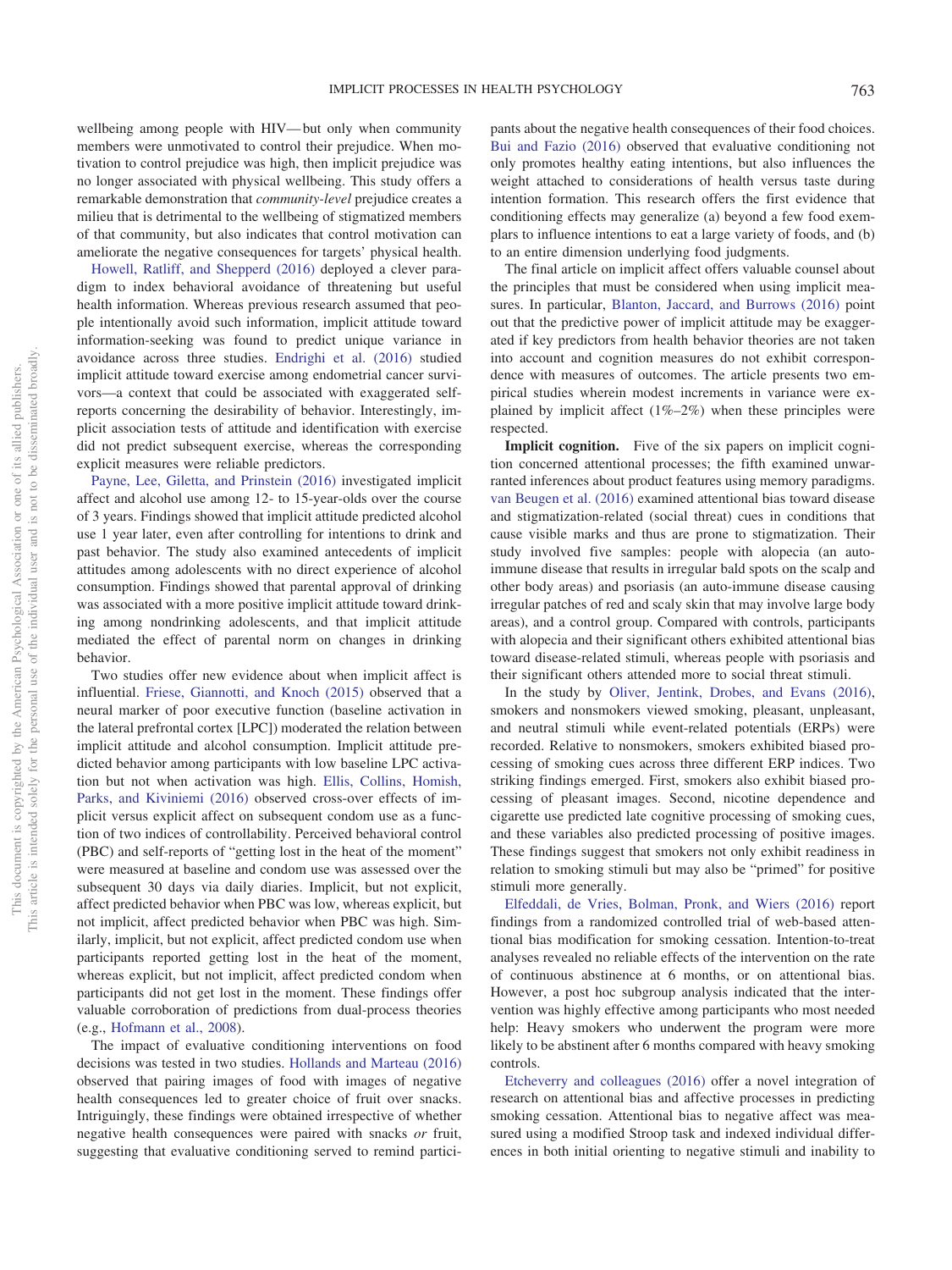disengage from such stimuli. Ecological momentary assessments of negative affect were obtained during the week preceding a quit attempt and on quit day. Findings revealed significant interactions between attentional bias and negative affect in predicting abstinence both on the specified quit day and 26 weeks later. Negative affect was associated with poorer abstinence rates when participants showed reduced initial orienting to, and reduced ability to disengage from, negative stimuli; negative affect was not associated with abstinence when these biases were absent. These findings suggest that smoking cessation interventions will be most effective if levels of negative affect and biased attention to negative affect are both targeted.

Research suggests that threatening health messages may be only modestly effective in promoting behavior change because people respond defensively during message exposure (e.g., [Kessels,](#page-4-30) [Ruiter, Wouters, & Jansma, 2014\)](#page-4-30). Building on these findings, [Kessels, Harris, Ruiter, and Klein \(2016\)](#page-4-12) tested whether an explicit task designed to affirm the self (i.e., writing about one's important values) could influence the amount of attention that is automatically allocated to graphic antismoking images. Findings showed that self-affirmation indeed increased smokers' fixations on the images, and offer new evidence that self-affirmation can enhance early attentional processing (visual orienting and encoding of health-risk information).

In the final article on implicit cognition, [Klepacz, Nash, Egan,](#page-4-25) [Hodgkins, and Raats \(2016\)](#page-4-25) analyzed the impact of visual images (e.g., a heart symbol) on people's inferences about the health benefits of depicted foods or supplements. Rather than relying upon participants' self-reports, the research deployed an innovative memory paradigm to test whether participants automatically infer health benefits when relevant images were presented—which the participants did. This research is distinguished by careful development of the stimuli needed to test the hypotheses, the use of both recognition and recall indices to test memory, and reporting both laboratory and field studies. It is a fine example of how rigorous experimentation can generate evidence with important implications for health policy.

**Implicit motivation.** Four articles tackled implicit motivation. [Lindgren et al. \(2016\)](#page-4-21) tested how well three types of implicit associations (approach motivation, drinking identity, and alcoholexcitement links) predict subsequent alcohol consumption. The research is notable not only for assessing multiple implicit associations but also for assessing multiple behavioral outcomes (frequency of alcohol consumption, alcohol-related problems, and risk for alcohol use disorders) at multiple time-points (eight times over 21 months). Importantly, past behavior and explicit measures of approach, identity, or excitement were controlled in tests of predictive validity. Findings showed that implicit approach motivation generally did not predict the behavioral outcomes. Implicit alcohol-excitement links fared better, and implicit drinking identity fared best, predicting all three outcomes, and even predicting consumption 21 months later.

The other two articles offered experimental tests of implicit motivation. [Folkvord, Veling, and Hoeken \(2016\)](#page-4-15) tested whether approach bias retraining could reduce snack consumption by 7- to 10-year-old children. The retraining condition comprised a go/ no-go task and was crossed with an advergame condition that was designed to promote snack intake. The advergame had no effect on subsequent snack consumption. However, retraining had a substantial effect (34% reduction in calories consumed). This effect was apparent both for the advertised and novel snacks, and was independent of sex, BMI, age, hunger, and explicit liking of the two kinds of snacks.

[Price, Higgs, and Lee \(2016\)](#page-4-17) tested an innovative intervention that integrated ideas from temporal construal theory and research on priming. Participants undertook a writing task designed to induce abstract (high-level construal) or concrete (low-level construal) thinking. Importantly, a visual symbol was embedded in the respective tasks, and whether or not that symbol was present during a subsequent taste test was manipulated. Findings showed that the writing task generated high- versus low-level construals as predicted. Moreover, high-level construal led to reduced snack consumption during the taste test, but only when the visual symbol was present. Apparently, the visual symbol activated, or cued the relevance of, high-level construal during snack intake. These effects were implicit in the sense that participants reported no awareness of the visual symbol or its purpose.

The final paper on implicit motivation presents an exemplary field test of priming effects that was geared at improving hand hygiene compliance in hospital wards [\(King et al., 2016;](#page-4-31) this paper appeared in the January issue of the journal), Visitors and staff encountered a gel dispenser upon entering a surgical intensive care unit, and their use of the dispenser was observed. The priming manipulations comprised either an olfactory cue (a 'clean' citrus aroma), or a normative cue (a photo of a pair of male eyes placed over the dispenser, to induce the perception of being watched). Findings showed that compared to the control condition, the olfactory prime and normative prime both led to greater adherence to hand hygiene recommendations (rates were 15%, 47%, and 33%, respectively).

### **Concluding Remarks**

This special issue aims to increase appreciation of the diverse and promising research on implicit processes in health psychology, and to promote discussion about how this research improves understanding of health behavior change and can be harnessed to meet public health mandates. The articles included in the special issue showcase this diversity and promise, and present not only new findings, but also new theories, new measures, and state-ofthe-art summaries of progress. The research demonstrates the added value of considering implicit processes for understanding health behaviors, their interactions with explicit processes and neural mechanisms, as well as the benefits of targeting implicit processes in health behavior interventions. At the same time, however, the papers in this special issue also point to potential boundary conditions, the importance of good measures and appropriate tests of implicit processes, and the challenges involved in assessing implicit processes' causal role in determining health behaviors.

Of course, not every perspective on implicit processes was represented; we would have liked to see more submissions from behavioral economics and more studies that manipulated environmental factors. It is also the case that much conceptual, psychometric, and empirical work remains to be done to clarify the role of implicit processes in clinical and public health research and interventions. The interplay among implicit affect, implicit cognition, and implicit motivation warrants attention, and research is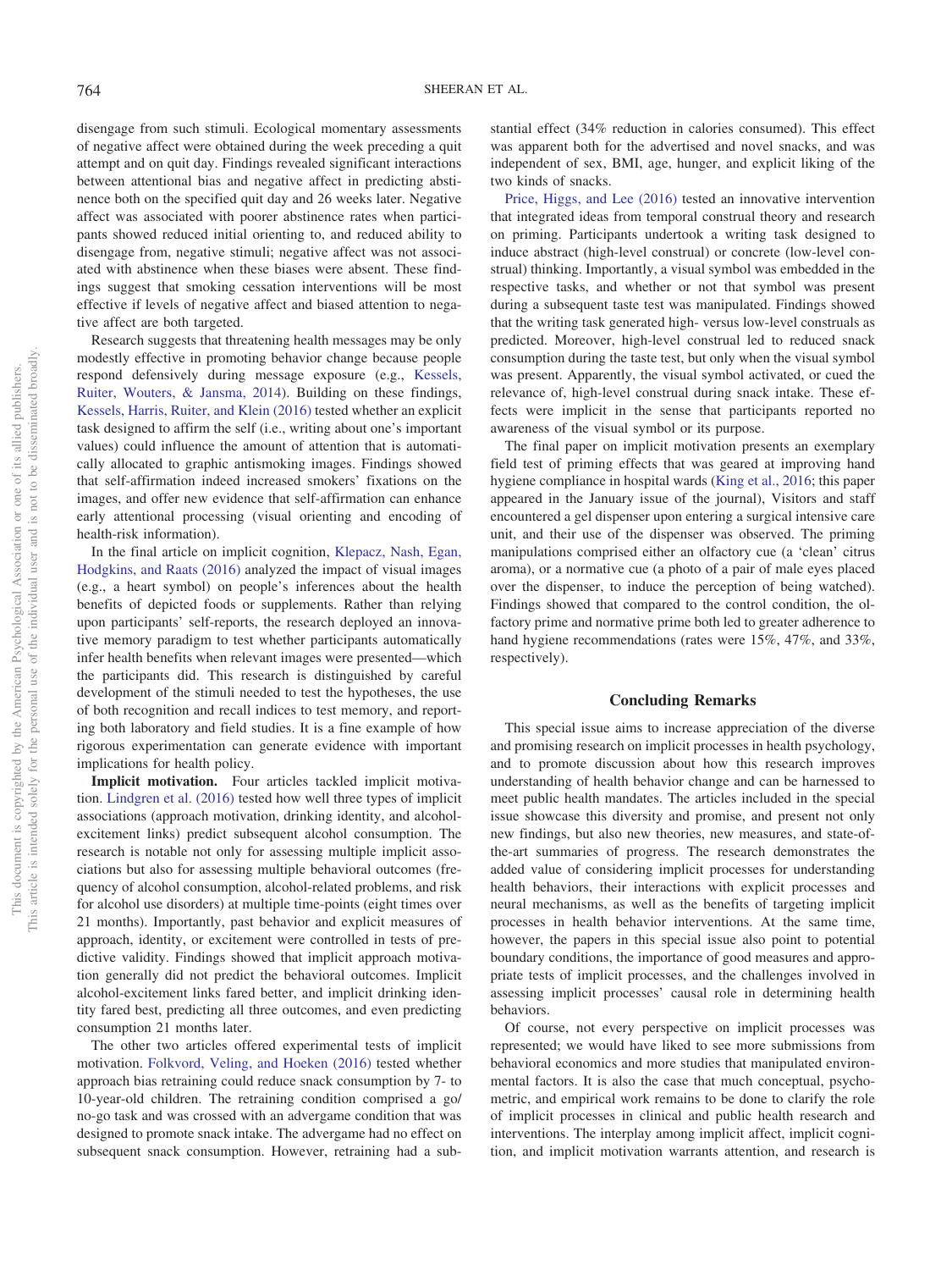needed on whether targeting *both* implicit and explicit processes increases the effectiveness of behavioral interventions. Robust randomized controlled trials among clinical and representative samples using long-term follow-ups also are indicated. We hope that the articles in this special issue will offer an impetus for more, high-caliber research on implicit processes in health psychology.

#### **References**

- <span id="page-4-7"></span>Avishai-Yitshak, A., & Sheeran, P. (in press). Implicit processes and health behavior change. In K. Sweeny & M. Robbins (Eds.), *Wiley encyclopedia of health psychology*. New York, NY: Wiley.
- <span id="page-4-0"></span>Bargh, J. A. (1994). The four horsemen of automaticity: Awareness, intention, efficiency, and control in social cognition. In R. S. Wyer, Jr. & T. K. Srull (Eds.), *Handbook of social cognition* (2nd ed., pp. 1– 40). Hillsdale, NJ: Erlbaum.
- <span id="page-4-28"></span>Blalock, S. J., & Reyna, V. F. (2016). Using fuzzy-trace theory to understand and improve health judgments, decisions, and behaviors: A literature review. *Health Psychology, 35,* 781–792. [http://dx.doi.org/10](http://dx.doi.org/10.1037/hea0000384) [.1037/hea0000384](http://dx.doi.org/10.1037/hea0000384)
- <span id="page-4-19"></span>Blanton, H., Burrows, C. N., & Jaccard, J. (2016). To accurately estimate implicit influences on health behavior, accurately estimate explicit influences. *Health Psychology, 35,* 856 – 860. [http://dx.doi.org/10.1037/](http://dx.doi.org/10.1037/hea0000348) [hea0000348](http://dx.doi.org/10.1037/hea0000348)
- <span id="page-4-3"></span>Borland, R. (2013). *Understanding hard to maintain behaviour change: A dual process approach*. New York, NY: Wiley.
- <span id="page-4-14"></span>Bui, E. T., & Fazio, R. H. (2016). Generalization of evaluative conditioning toward foods: Increasing sensitivity to health in eating intentions. *Health Psychology, 35,* 852– 855. <http://dx.doi.org/10.1037/hea0000339>
- <span id="page-4-10"></span>Elfeddali, I., de Vries, H., Bolman, C., Pronk, T., & Wiers, R. W. (2016). A randomized controlled trial of web-based attentional bias modification to help smokers quit. *Health Psychology, 35,* 870 – 880. [http://dx.doi.org/](http://dx.doi.org/10.1037/hea0000346) [10.1037/hea0000346](http://dx.doi.org/10.1037/hea0000346)
- <span id="page-4-23"></span>Ellis, E. M., Collins, R. L., Homish, G. G., Parks, K. A., & Kiviniemi, M. T. (2016). Perceived controllability of condom use shifts reliance on implicit versus explicit affect. *Health Psychology, 35,* 842– 846. [http://](http://dx.doi.org/10.1037/hea0000336) [dx.doi.org/10.1037/hea0000336](http://dx.doi.org/10.1037/hea0000336)
- <span id="page-4-18"></span>Endrighi, R., Basen-Engquist, K., Szeto, E., Perkins, H., Baum, G., Cox-Martin, M., . . . Waters, A. J. (2016). Self-reported and automatic cognitions are associated with exercise behavior in cancer survivors. *Health Psychology, 35,* 824 – 828. <http://dx.doi.org/10.1037/hea0000385>
- <span id="page-4-11"></span>Etcheverry, P. E., Waters, A. J., Lam, C., Correa-Fernandez, V., Vidrine, J. I., Cinciripini, P. M., & Wetter, D. W. (2016). Attentional bias to negative affect moderates negative affect's relationship with smoking abstinence. *Health Psychology, 35,* 881– 890. [http://dx.doi.org/10.1037/](http://dx.doi.org/10.1037/hea0000338) [hea0000338](http://dx.doi.org/10.1037/hea0000338)
- <span id="page-4-27"></span>Field, M., Werthmann, J., Franken, I., Hofmann, W., Hogarth, L., & Roefs, A. (2016). The role of attentional bias in obesity and addiction. *Health Psychology, 35,* 767–780. <http://dx.doi.org/10.1037/hea0000405>
- <span id="page-4-15"></span>Folkvord, F., Veling, H., & Hoeken, H. (2016). Targeting implicit approach reactions to snack food in children: Effects on intake. *Health Psychology, 35,* 919 –922. <http://dx.doi.org/10.1037/hea0000365>
- <span id="page-4-20"></span>Friese, M., Gianotti, L. R. R., & Knoch, D. (2016). The association between implicit alcohol attitudes and drinking behavior is moderated by baseline activation in the lateral prefrontal cortex. *Health Psychology, 35,* 837– 841. <http://dx.doi.org/10.1037/hea0000179>
- <span id="page-4-8"></span>Friese, M., Hofmann, W., & Wiers, R. W. (2011). On taming horses and strengthening riders: Recent developments in research on interventions to improve self-control in health behaviors. *Self and Identity, 10,* 336 – 351. <http://dx.doi.org/10.1080/15298868.2010.536417>
- <span id="page-4-5"></span>Hall, P. A., & Fong, G. T. (2015). Temporal self-regulation theory: A neurobiologically informed model for physical activity behavior. *Frontiers in Human Neuroscience, 9,* 117.
- <span id="page-4-29"></span>Hilgard, E. R. (1980). The trilogy of mind: Cognition, affection, and conation. *Journal of the History of the Behavioral Sciences, 16,* 107– 117. [http://dx.doi.org/10.1002/1520-6696\(198004\)16:2](http://dx.doi.org/10.1002/1520-6696%28198004%2916:2%3C107::AID-JHBS2300160202%3E3.0.CO;2-Y)<107::AID-[JHBS2300160202](http://dx.doi.org/10.1002/1520-6696%28198004%2916:2%3C107::AID-JHBS2300160202%3E3.0.CO;2-Y)3.0.CO;2-Y
- <span id="page-4-2"></span>Hofmann, W., Friese, M., & Wiers, R. W. (2008). Impulsive versus reflective influences on health behavior: A theoretical framework and empirical review. *Health Psychology Review, 2,* 111–137. [http://dx.doi](http://dx.doi.org/10.1080/17437190802617668) [.org/10.1080/17437190802617668](http://dx.doi.org/10.1080/17437190802617668)
- <span id="page-4-16"></span>Hollands, G. J., & Marteau, T. M. (2016). Pairing images of unhealthy and healthy foods with images of negative and positive health consequences: Impact on attitudes and food choice. *Health Psychology, 35,* 847– 851. <http://dx.doi.org/10.1037/hea0000293>
- <span id="page-4-26"></span>Howell, J. L., Ratliff, K. A., & Shepperd, J. A. (2016). Automatic attitudes and health information avoidance. *Health Psychology, 35,* 816 – 823. <http://dx.doi.org/10.1037/hea0000330>
- <span id="page-4-12"></span>Kessels, L. T. E., Harris, P. R., Ruiter, R. A. C., & Klein, W. M. P. (2016). Attentional effects of self-affirmation in response to graphic antismoking images. *Health Psychology, 35,* 891– 897. [http://dx.doi.org/10](http://dx.doi.org/10.1037/hea0000366) [.1037/hea0000366](http://dx.doi.org/10.1037/hea0000366)
- <span id="page-4-30"></span>Kessels, L. T., Ruiter, R. A. C., Wouters, L., & Jansma, B. M. (2014). Neuroscientific evidence for defensive avoidance of fear appeals. *International Journal of Psychology, 49,* 80 – 88. [http://dx.doi.org/10.1002/](http://dx.doi.org/10.1002/ijop.12036) [ijop.12036](http://dx.doi.org/10.1002/ijop.12036)
- <span id="page-4-31"></span>King, D., Vlaev, I., Everett-Thomas, R., Fitzpatrick, M., Darzi, A., & Birnbach, D. J. (2016). "Priming" hand hygiene compliance in clinical environments. *Health Psychology, 35,* 96 –101. [http://dx.doi.org/10](http://dx.doi.org/10.1037/hea0000239) [.1037/hea0000239](http://dx.doi.org/10.1037/hea0000239)
- <span id="page-4-25"></span>Klepacz, N. A., Nash, R. A., Egan, B., Hodgkins, C. E., & Raats, M. M. (2016). When is an image a health claim? A false-recollection method to detect implicit inferences about products' health benefits. *Health Psychology, 35,* 898 –907. <http://dx.doi.org/10.1037/hea0000317>
- <span id="page-4-21"></span>Lindgren, K. P., Neighbors, C., Teachman, B. A., Baldwin, S. A., Norris, J., Kaysen, D.,... Wiers, R. W. (2016). Implicit alcohol associations, especially drinking identity, predict drinking over time. *Health Psychology, 35,* 908 –918. <http://dx.doi.org/10.1037/hea0000396>
- <span id="page-4-9"></span>Marteau, T. M., Hollands, G. J., & Fletcher, P. C. (2012). Changing human behavior to prevent disease: The importance of targeting automatic processes. *Science, 337,* 1492–1495. [http://dx.doi.org/10.1126/science](http://dx.doi.org/10.1126/science.1226918) [.1226918](http://dx.doi.org/10.1126/science.1226918)
- <span id="page-4-24"></span>Miller, C. T., Varni, S. E., Solomon, S. E., DeSarno, M. J., & Bunn, J. Y. (2016). Macro-level implicit HIV prejudice and the health of community residents with HIV. *Health Psychology, 35,* 807– 815. [http://dx.doi.org/](http://dx.doi.org/10.1037/hea0000314) [10.1037/hea0000314](http://dx.doi.org/10.1037/hea0000314)
- <span id="page-4-13"></span>Oliver, J. A., Jentink, K. G., Drobes, D. J., & Evans, D. E. (2016). Smokers exhibit biased neural processing of smoking and affective images. *Health Psychology, 35,* 866 – 869. <http://dx.doi.org/10.1037/hea0000350>
- <span id="page-4-6"></span>Papies, E. K. (2016). Health goal priming as a situated intervention tool: How to benefit from nonconscious motivational routes to health behaviour. *Health Psychology Review*. Advance online publication. [http://dx](http://dx.doi.org/10.1080/17437199.2016.1183506) [.doi.org/10.1080/17437199.2016.1183506](http://dx.doi.org/10.1080/17437199.2016.1183506)
- <span id="page-4-22"></span>Payne, B. K., Lee, K. M., Giletta, M., & Prinstein, M. J. (2016). Implicit attitudes predict drinking onset in adolescents: Shaping by social norms. *Health Psychology, 35,* 829 – 836. <http://dx.doi.org/10.1037/hea0000353>
- <span id="page-4-1"></span>Podsakoff, P. M., MacKenzie, S. B., Lee, J. Y., & Podsakoff, N. P. (2003). Common method biases in behavioral research: A critical review of the literature and recommended remedies. *Journal of Applied Psychology, 88,* 879 –903.
- <span id="page-4-17"></span>Price, M., Higgs, S., & Lee, M. (2016). Snack intake is reduced using an implicit, high-level construal cue. *Health Psychology, 35,* 923–926. <http://dx.doi.org/10.1037/hea0000322>
- <span id="page-4-4"></span>Reyna, V. F. (2004). How people make decisions that involve risk: A dual-process approach. *Current Directions in Psychological Science, 13,* 60 – 66. <http://dx.doi.org/10.1111/j.0963-7214.2004.00275.x>